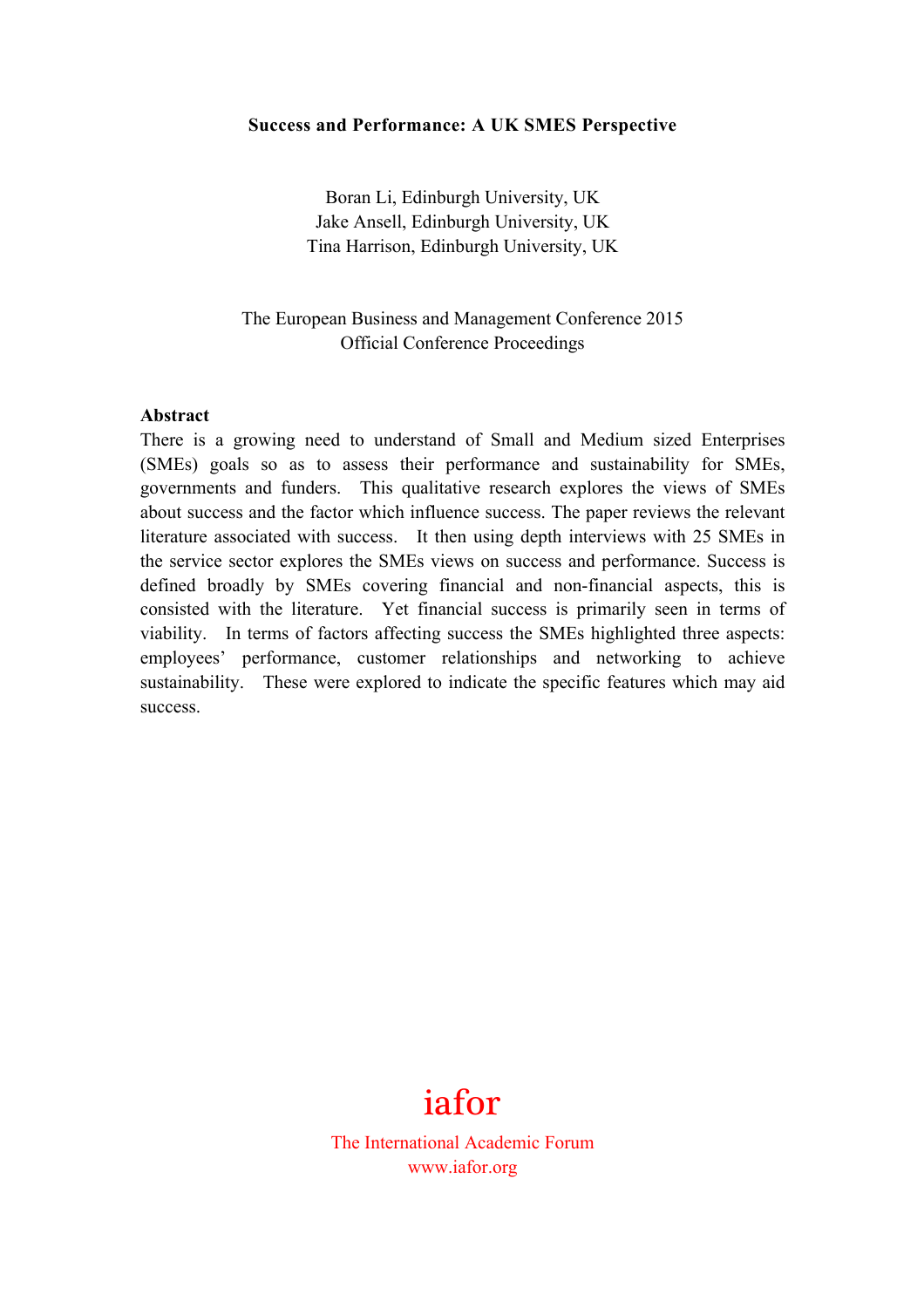## **1 Introduction**

Historically business success has tended to be viewed in terms of financial success, yet it is widely accepted that this is only one of many elements. This is especially true for Small and Medium sized Enterprises (SMEs) in how they view success, (Jennings and Beaver, 1997). Since there is growing need to understand SMEs' goals to access their performance and sustainability, the aim of the current paper is to explore through qualitative research how SMEs view the concepts of success and performance.

SMEs are a diverse set of businesses reflecting the goals and ambitions of the owners/managers. The concept of lifestyle SMEs and high growth SMEs are two terms that show fundamentally the external visions of SMEs. Lifestyle is seen perhaps in a negative light, assuming a retreat from economic contribution, whereas high growth is seen as a champion of the new economic high ground. Yet one has to remember that these are labels established by external people and not the attitude of SME owners. All governments wish to support SMEs because they represent a sizeable part of the economy and wish to encourage foundation and growth of SMEs. Many schemes have been devised to support SMEs, yet their effectiveness is limited because start-up businesses tend to be fragile, Timmons (1999). Often the reason for their fragility is cash flow or funding. Governments rarely produce schemes that overcome such issues.

It is this lack of understanding of the SME sector that underpins the current research and leads us to explore with SMEs themselves the issues of success and performance. Hence the contribution of this paper is acquiring further knowledge about SMEs for those best placed to supply it. Obviously we accept the challenge that the views expressed in this paper are likely to be idiosyncratic, but this is in line with most of the previous insights gained about SMEs. Too many authors have in the past looked towards the conditions for 'success', 'growth', 'born global' and 'innovatory' or tried to diagnose these features in SMEs. Most people, we assume, would acknowledge that business success is often characterised by chance. Hence give this chaotic behaviour, attaching concepts or building models would seem pointless. It is clearly better to look at the goals, ambitions and behaviours, and so establish the diversity of approaches that lead to viability.

The paper will initially review the relevant literature. The following section will describe the methodology. It will then examine SMEs views of success in their own words. It will then consider aspects of their behaviour which may make them more viable. The final section will discuss the issues raised.

# **2 Background**

Friedman (1962) stressed that the only role of business is maximisation of profit. Yet such a view seems old fashion with the greater knowledge we have gained from studies of SMEs. Whilst success for a SME is seen as closely linked to SMEs performance and is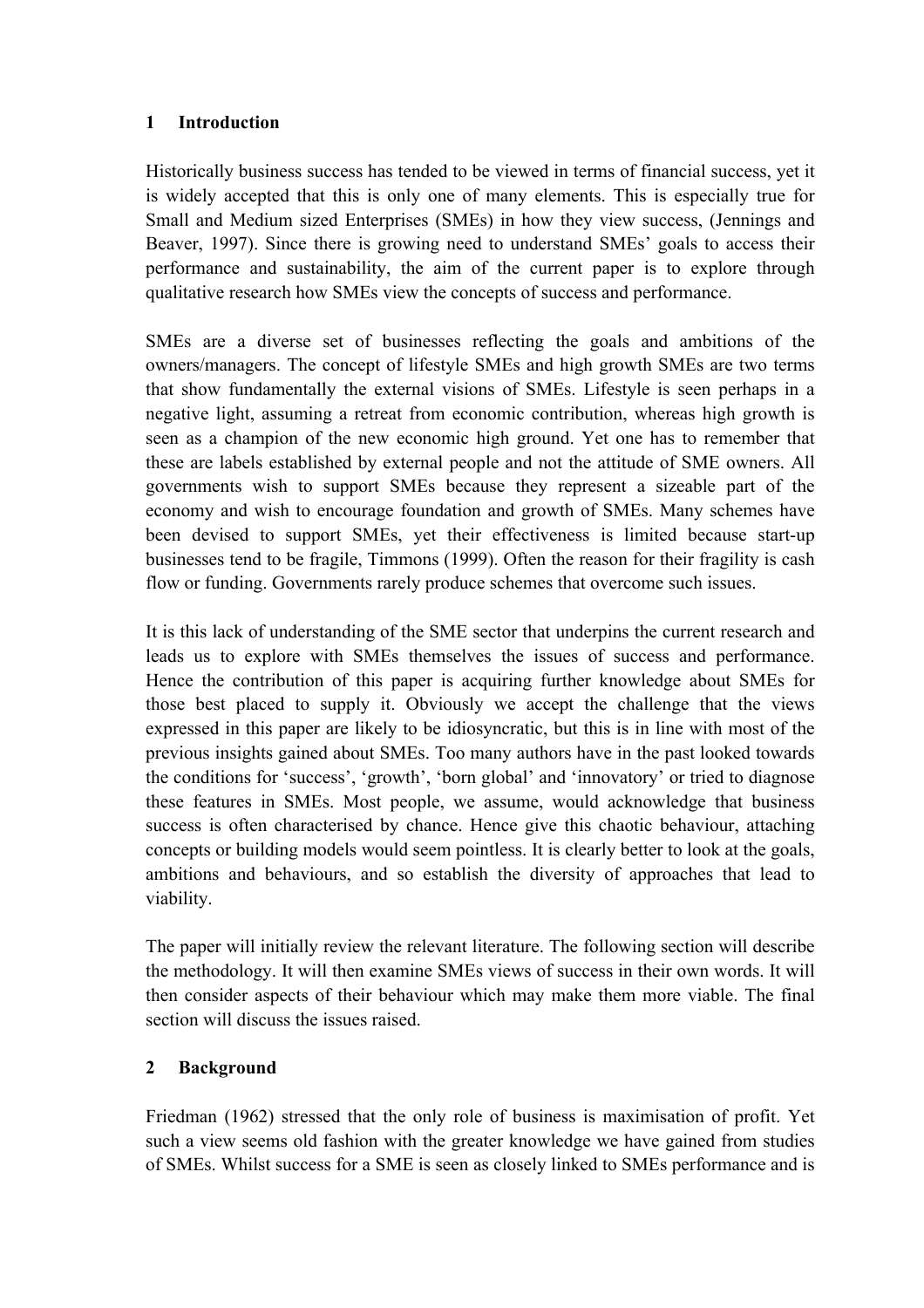often described by financial status or economic survival (Hudson et al., 2001, Reid and Smith, 2000), other authors acknowledge businesses also have non-financial goals that will lead to alternative methods for defining business success, especially for small businesses (Walker and Brown, 2004). Koen and Mason (2005) use the Rhineland Model to suggests business management should pursue actions that are optimal for a broad class of stakeholders rather those that serve only to maximise shareholder interests.

The motivations behind the setting up of businesses vary and these greatly affect how businesses assess SMEs success. New SMEs are primarily concerned with the struggle for survival, and so focus on funding and cash flow are major concerns, (Walker and Brown, 2004). Some authors argue firms should also consider a wide range of measures in assessing their success see(Wood, 2006, Koch and Strotmann, 2006).

Birley and Westhead (1994) argued that motives, skills and ambition will influence the direction of a SMEs business. The business owners' sense of achievement, enjoyment, job satisfaction and even continued survival will play a role (Greenbank, 2001, Walker and Brown, 2004). The past research has often focussed on a single measure and not the multidimensional scales which seem more appropriate Simpson et al. (2012). A richer description is required (Andersén, 2010, Tan and Peng, 2003) as solely using financial measures cannot capture the complexity of small businesses in different sectors (Jarvis et al., 2000). It is soon obvious that SME owners do not run their business only to achieve financial benefit, they run their businesses for other reasons, such as lifestyle, work-life balance (Jennings and Beaver, 1997), social impact or social responsibility or to operate a decent business model (Walker and Brown, 2004, Jarvis et al., 2000). Others will be take professional pride and status considerations into account. This is highlighted by (Simpson et al., 2012).

A common theme is that growth of the business as a measure of success. The form of growth becomes an issue, though, whether it is increasing the number of customers or expanding the geographic region, (O'Gorman (2001) and Perren (2000). Sometimes it is interpreted as market share, sustained business expansion or even becoming more widely recognized (Feindt et al., 2002).

Having established the diversity of views of success from researchers exploring SMEs, one might consider what facilitates success. In previous research others have explored features which may aid the performance of SMEs. Whilst the current study has considered a wide range of factors in this paper the focus will be on three seen by SMEs as enabling success: employees' performance, relationship with customer and the networks that sustain SMEs.

Performance of a business is geared to its workforce, (De Jonge and Dormann, 2003). Xerri and Brunetto (2011) indicate that employees' behaviour and employee performance can bring significant competitive advantage to a SME. Employee performance has been widely used as an indicator to measure a firm's overall performance (Bain&Company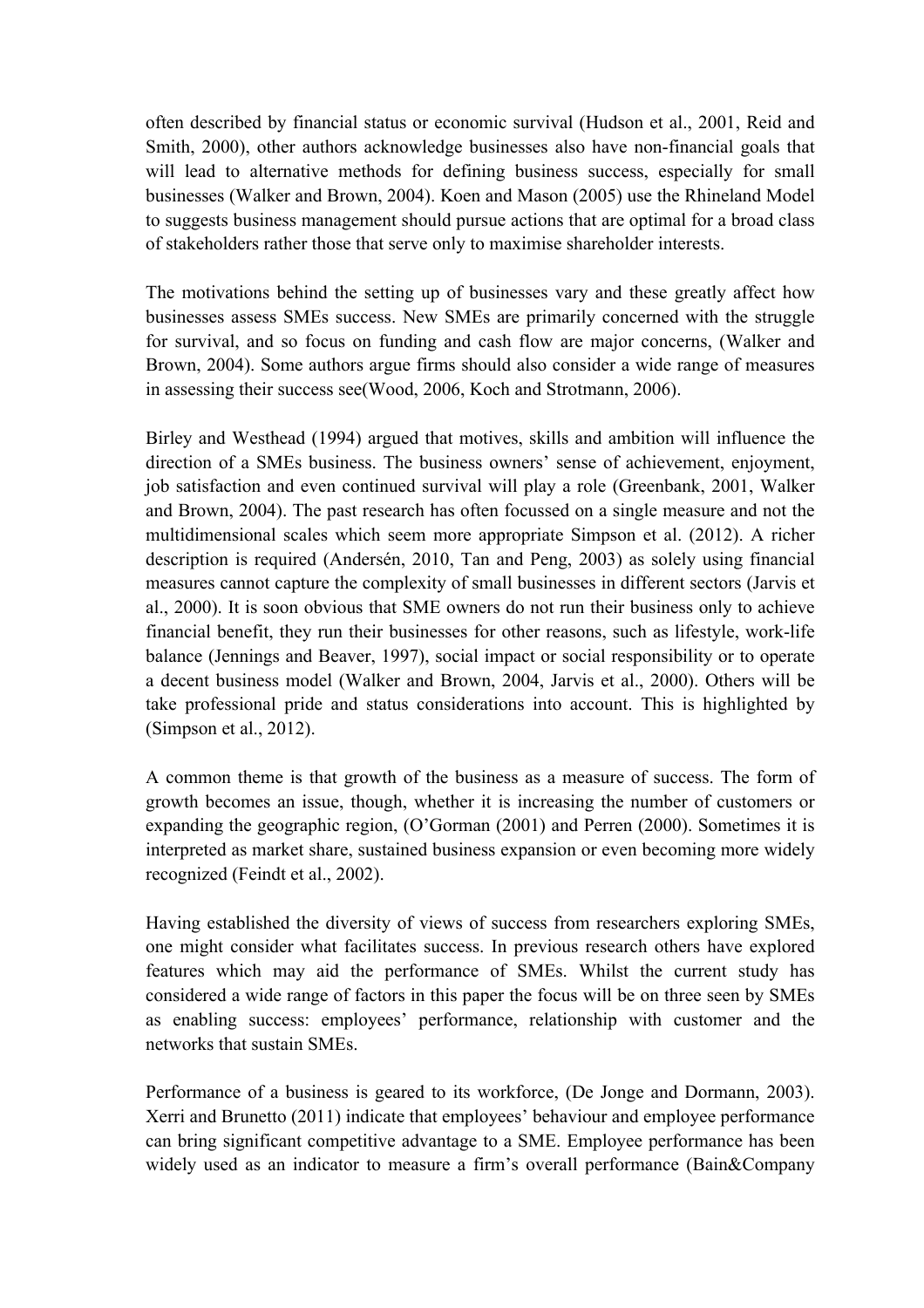Guide, 2013). This is also true for SMEs (Wilkinson, 1999). Given the nature of SMEs they have expectations on employees in terms of commitment of time and effort. Yet it can lead to conflicts for employees over work-family balance. Hence SMEs environment may be more stressful leading to poor performance amongst employees which could lead to lower customer satisfaction (Netemeyer et al., 2005). Therefore, it is critical to be able to manage employees appropriately to achieve the goals of a SME (Wilkinson, 1999).

Given SMEs nature, size and flexibility, it is more likely that capable employees will be empowered to recognise a problem and create appropriate solutions (Ardts et al., 2010, Carmeli and Spreitzer, 2009, Carmelli et al., 2006). Loss of individual employee may be more damaging to SME than large companies. Investing in employee training not only enhance employees' capability and so firms' productivity, performance and profitability, but some authors argue it also increases the likelihood of retaining the employees (Chandler and McEvoy, 2000, Patton et al., 2000, Cosh et al., 1998, English, 2006, Lattimore et al., 1998). It also can enhance small firms' survival rate, and it is found that successful SMEs provide more employee training than less successful ones (Chrisman et al., 2003, Reid and Harris, 2002). However, small firms have limited resources and capital, the business owners are more likely to have a negative attitude towards employee training, especially those who only chase short-term profitability, they prefer to recruit more skilled employees rather than investing in any employee training (Matlay, 1999).

Customers/clients are the main stay of all businesses. Developing appropriate customer relationships is critical. Some argue that it allows businesses to identify the most valuable customers and provide customised service based on their various requirement to achieve long term profitable relationship with their customers (Lindgreen et al., 2006, Porter, 2011). In Ittner and Larcker (1998) research, they support that there is close relationship between customer satisfaction and a company's non-financial and financial performance. Similarly a series of authors (Davenport and Beers, 1995, Hammer, 1996, Reinartz et al., 2004, Ernst et al., 2011) regard CRM as a way of achieving a business's objective. For SMEs customer performance measurement can acts as one functional tool to measure their business performance.

Customer satisfaction can be achieved through providing higher customer value from a business' products or services. Simpson et al. (2001) propose customer value must be inclusive of all the benefits a firm provide direct and indirect. Some researchers regard customer value as the value creation process from a customer perspective that firms provided to customers such as entire products, services, personnel, post service, and image values (Armstrong et al., 2012). However, SMEs still face great challenges in acquiring and retaining customers. Sometimes the focus on survival means SMEs pay too much attention to short-term sales rather than developing the longer-term relationship with customers(Stonehouse and Pemberton, 2002).

Zumstein (2007) suggests customer satisfaction can be discussed from both consumer's perspective and company's perspective. In terms of consumer's perspective, customer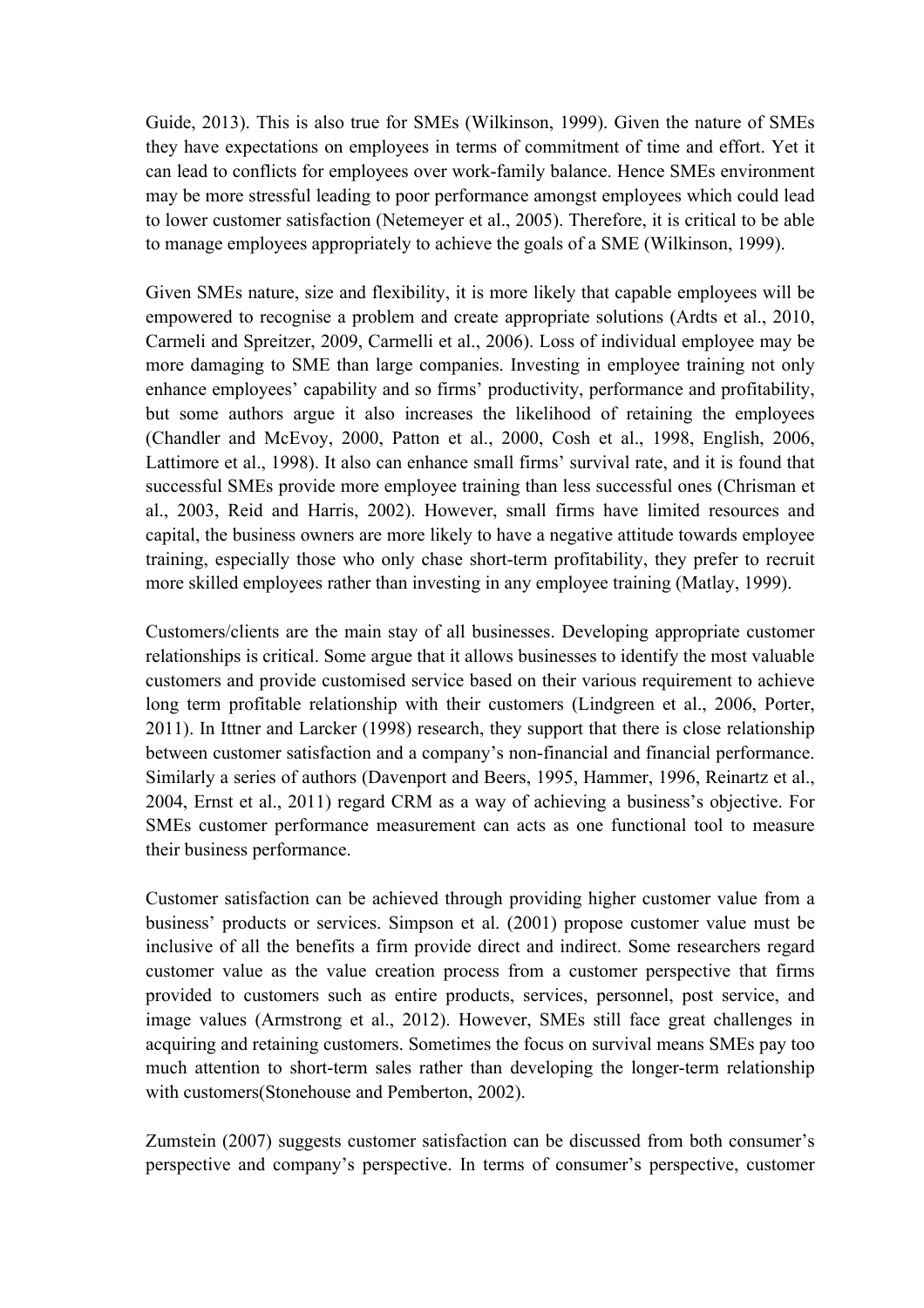satisfaction can be considered as customer's attitude toward how the company fulfil their needs and requirement. SMEs often take individual client's needs and requirement more seriously and try to satisfy every individual client. In terms of company's point of view, customer satisfaction can be considered as the firms' capacity to reach consumers' needs and requirement economically, emotionally and psychologically (Zumstein, 2007). SMEs prefer to have more personal touch with their clients and often spend much effort in contacting with their clients and establish close relationship with individual client than large firms (McDougall and Levesque, 2000).

The networks a business is associated with can be a determinant of its success. Walter et al. (2006) defines network capability as a firm's ability to develop and utilise inter-organisational relationships in order to gain access to various resources held by other actors. Network capability has long been regarded as a special type of resource belongs to firms that is non-transferable to enhance firms' efficiency and effectiveness, it is more important to SMEs who rely their business mostly on referrals and word of mouth, (Eisenhardt and Martin, 2000, Makadok, 2001). Under this circumstance, many scholars view network capability through theoretical viewpoints such as resource based theory (Barney, 1996, Barney, 1991), dynamic capability theory (Eisenhardt and Martin, 2000), and organisational knowledge based theory (Grant, 1996, Conner and Prahalad, 1996). Kale et al. (2000) describes the quality of a network as relational capital, and this may be more important for SMEs than others. Well-established SMEs tend to build more business to business network and customer relationship network.

Recent arguments claim the increasing degree of network capability can have great effect on improving firms' performance especially for start-up SMEs and achieving long-term success. Entrepreneurial orientation affects the firms' operation and further development, but it is not capable to compete in the current market due to the complex market environment without taking account of the networks it belongs to. Many researchers claims the importance of entrepreneurial orientation for firms to be competitive, but empirical studies show that there is no straightforward relationship between entrepreneurial orientation and firms' desired outcomes (Lumpkin and Dess, 1996, Covin and Slevin, 1990, Dess et al., 1997). Since firms' value creation could be derived from the collaboration relationship with their network partners, SMEs are encouraged to be capable to develop their social networks, professional networks, exchange relationship networks and other networks that can profit SMEs business (Dyer and Singh, 1998, Gulati and Gargiulo, 1999). A vast of research has proved a developed network of strong relationships with various partners or collaborators can bring firms' much competitive advantage because firms' network capability enable them gather various resources from others such as market information, problem solving, collaboration support, venture funding, investment et al. (Klofsten and Jones-Evans, 2000, Hoang and Antoncic, 2003, Clarysse and Moray, 2004). Therefore, entrepreneurs should embed their ambition in more networks and develop their network capability to meet more opportunities to create more value and competitive advantage (Walter et al., 2006).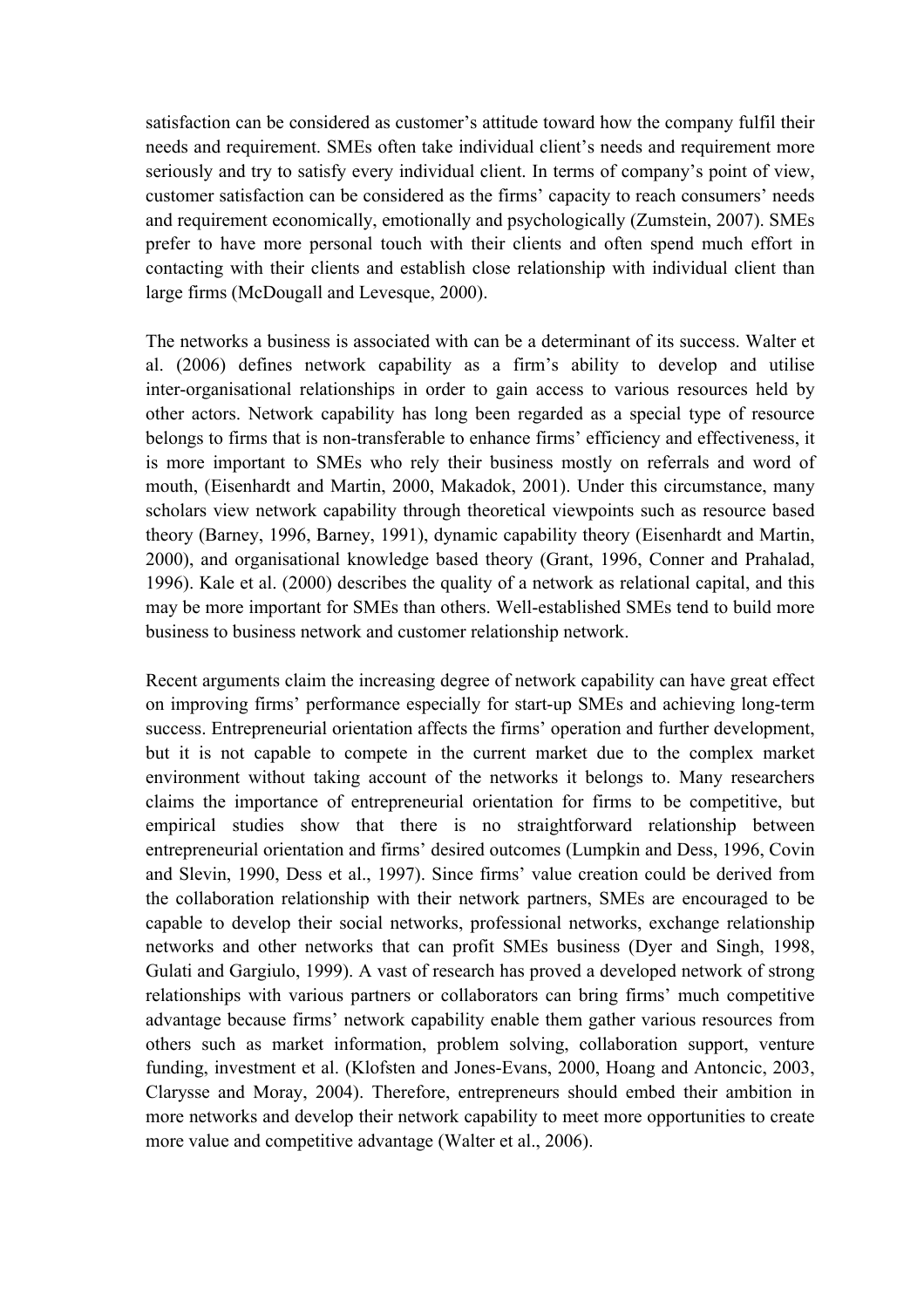The literature acknowledges the diverse view of success within SMEs, accepting the major determinant are the owner's goals. Growth seems to underpin many of the attitudes towards success, but this is not solely in terms of finance and includes opening up new markets and view of personal development. It is also clear that the factors for success do include the quality of employees, maintaining customer satisfaction and having broad supportive networks. The current research goals are to explore in more depth the views of SMEs of success and establish the factors that affects. Hence it explores the issues raised in the literature to confirm or refute assertions made.

## **3 Methodology**

This study is based on a pragmatic base and has employed both a survey of SMEs and depth interviews with a range of SMEs. 24 UK firms were involved in the interviews and 82 survey responses were collected. Table 1 below are the SMEs involved in this research. The focus has generally been on service sector that most widely connect to people's ordinary life such as education service, management consultancy firms, marketing agencies, software firms, catering service, law firm etc. though, a few businesses would not fit into this category. Most of interviewees are CEOs, managing directors, founders, business partners participated in the interview, and three of the interviewees were with employees. The semi-structured interview was last for around 1 hour and the questions mainly focus on the nature of their business, their definition of SMEs, their view of success, the measures they use to assess their performance, their business performance influencing factors, their potential business risk and how they maintain their business sustainability etc. While the survey focuses on questions similar to interview questions that are more selectable to improve the fulfilment rate of survey. The interview responses were recorded and the transcripts were used for coding analysis and direct quotes. The survey response was used to triangulate quantitative responses.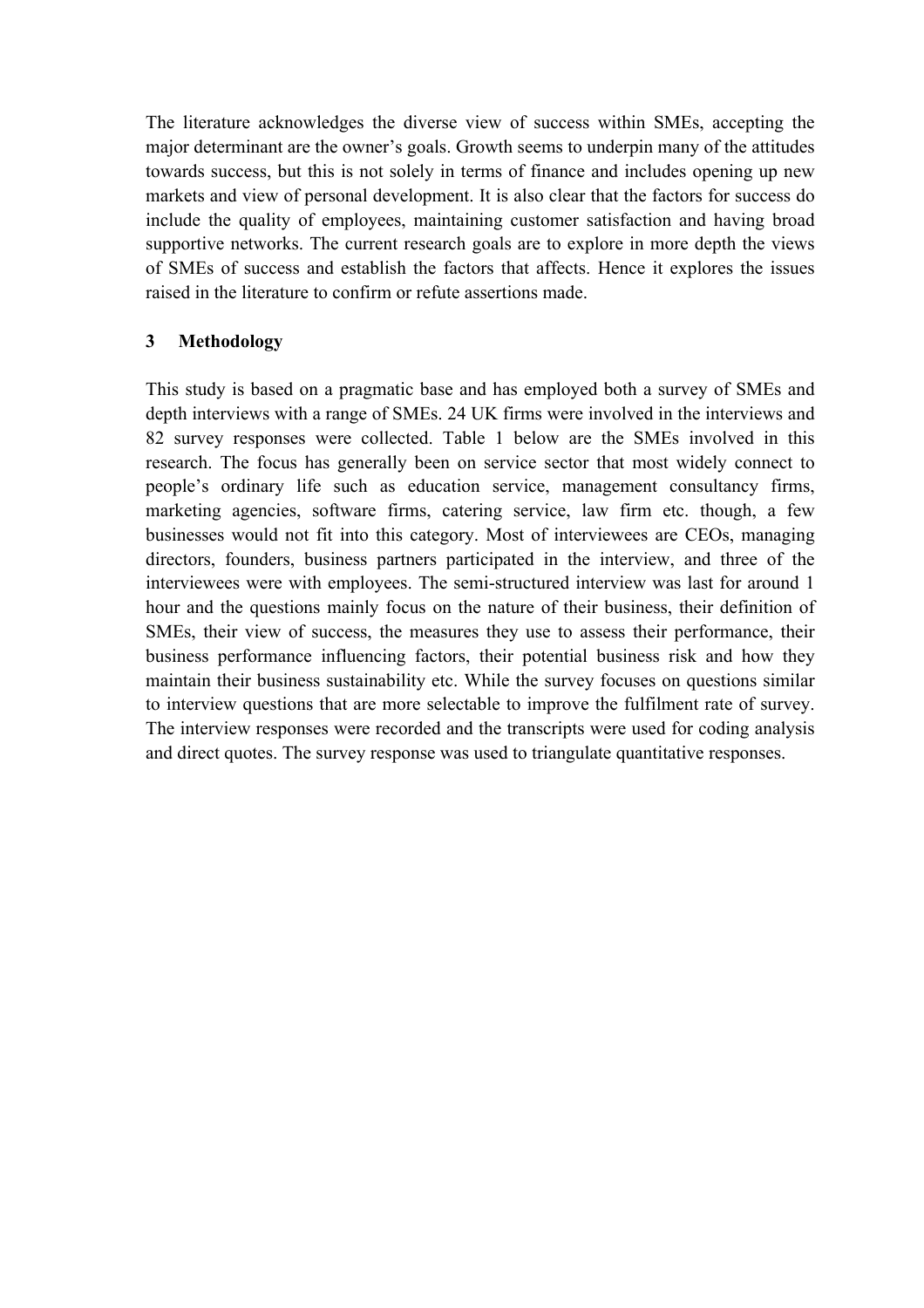| Company        | <b>Size</b>     | <b>Stage</b>                     | <b>Industry</b>                |
|----------------|-----------------|----------------------------------|--------------------------------|
| QL             | Small           | Stage I (Existence)              | Software                       |
| <b>MTL</b>     | Small           | Stage I (Existence)              | Digital Music                  |
| $\overline{P}$ | Small           | Stage I (Existence)              | Jeweler Retailing              |
| <b>INML</b>    | Small           | Stage II (Survival)              | Digital Marketing              |
| ML             | Small           | Stage II (Survival)              | <b>Management Consulting</b>   |
| AL             | Small           | Stage II (Survival)              | <b>Training Software</b>       |
| <b>RN</b>      | Small           | Stage II (Survival)              | <b>Consultancy Service</b>     |
| XE             | Small           | Stage II (Survival)              | Biotechnology                  |
| <b>TPT</b>     | Small           | Stage II (Survival)              | Training Service               |
| 4G             | Small           | Stage II (Survival)              | Telecommunication              |
| POY            | Small           | Stage III-D (Disengagement)      | <b>Entrepreneur Membership</b> |
| <b>MCC</b>     | Small to Medium | Stage III-G (Success Growth)     | <b>Education Service</b>       |
| <b>IRRI</b>    | Small to Medium | Stage III-G (Success Growth)     | <b>Environmental Project</b>   |
| <b>TCMO</b>    | Small           | Stage III-G (Success Growth)     | <b>HRM</b>                     |
| GC             | Small           | Stage III-G (Success Growth)     | <b>Content Writing Service</b> |
| <b>HLCL</b>    | Small           | Stage III-G (Success Growth)     | <b>Accounting Service</b>      |
| <b>MCS</b>     | Small to Medium | Stage IV (Take-Off)              | Media<br>Marketing             |
| <b>GR</b>      | Small to Medium | Stage IV (Take-Off)              | <b>Catering Service</b>        |
| <b>APR</b>     | Small           | Stage IV<br>(Take-Off)           | PR                             |
| <b>CCW</b>     | Small to Medium | Stage IV (Take-Off)              | <b>Legal Advices</b>           |
| <b>TS</b>      | Small           | <b>Stage V (Resource Mature)</b> | <b>Catering Service</b>        |
| LB             | Medium          | Stage V (Resource Mature)        | Retailing                      |
| <b>WMP</b>     | Medium to Large | <b>Stage V (Resource Mature)</b> | Semiconductor Audio            |
| <b>CSE</b>     | Small           | <b>Stage V (Resource Mature)</b> | <b>English Education</b>       |

Table 1 Research UK SMEs

### **4 Research Findings**

This section of the paper will primarily report the findings of the interviews. The first step is considering the concept of success held by the SMEs. This will be followed by exploration of the three factors highlighted in the literature review: employees' performance, relationship with customer and the networks that sustain SMEs.

### **4.1 Defining Success**

Whilst Friedman's view (Friedman, 1962) that the only role of business is maximisation of profit has been in the past prevalent, there is now a wider acceptance that success covers both financial and non-financial elements.. The more recent behaviour has been to characterise businesses into specific classes which have over-tones about their desire for financial success. High growth innovatory businesses are viewed as ultimately deriving high profits, but it is not clear that this is always the case and often there needs to be substantial investment to achieve such a goal. Other business type described as life-style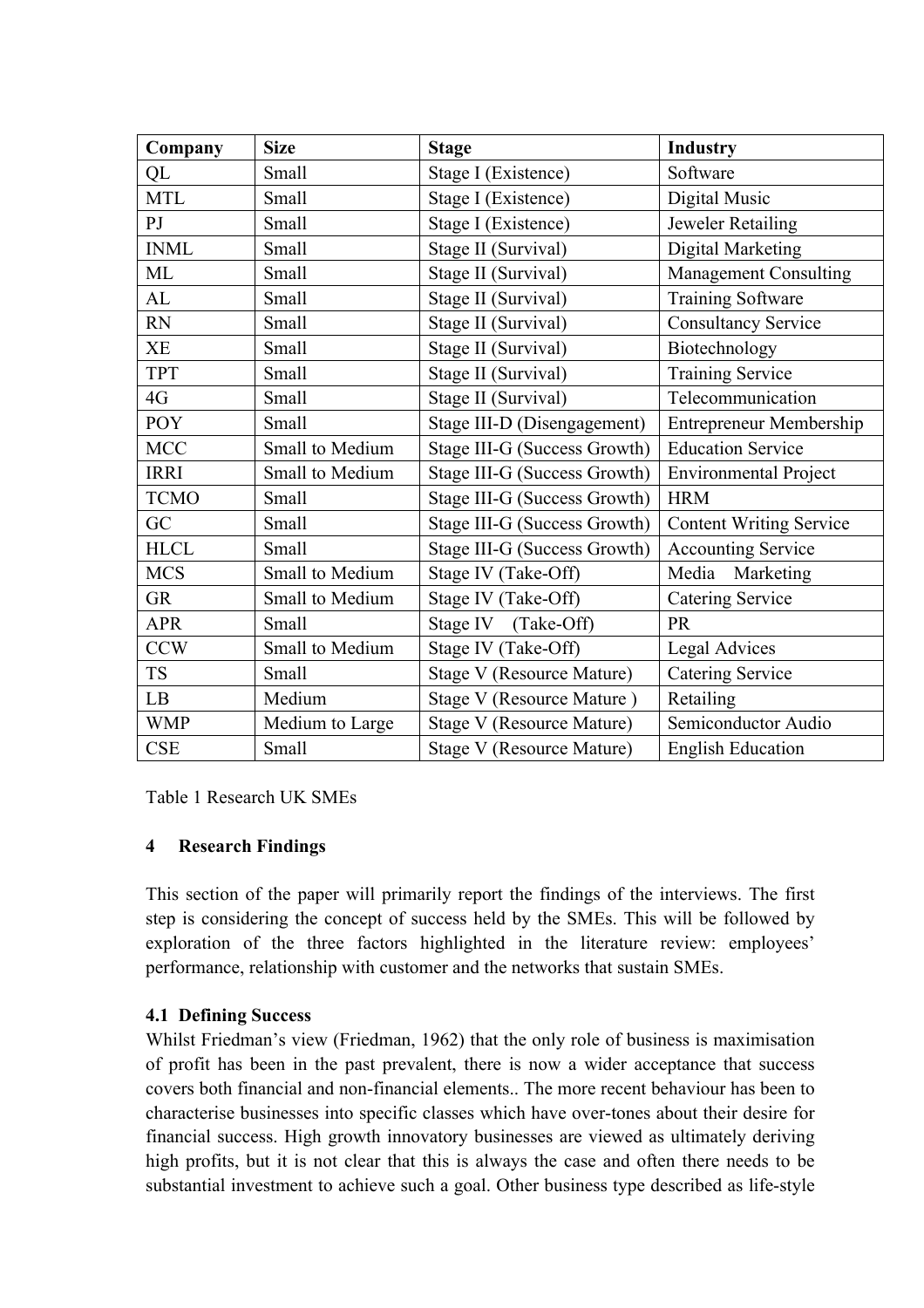implies that the goal is to break-even. From the interviews it is clear that all the businesses interviewed wished to be viable and many saw a positive financial outcome as important. Hence the paper looks firstly at views of SMEs on Financial Success and then on the wider concept of Non-Financial Success.

As stressed earlier there is an element of chance about success. The following illustrates many aspects such as importance of networking as well as the luck of the draw that was from a survive mobile phone network service firm:

*"First and foremost, a lot of B2B always is relationship, communication and networks and a lot of luck I would say. Luck in being in the right place with the right people. Meeting the right people, for example, if you go to a networking event, who is sitting next to. It is all about finding the right people at the right time. If you meet that person, your ability to influence that person, to get a good impression and knowledgeable about your products, and understand your business."*

Hence ultimately one should not over emphasise aspects for success without bearing this chaotic behaviour in mind.

### **4.1.1 Financial Success**

Finance is always an issue for SMEs but it does not mean it is the only goal. It is more often seen as being viable rather than making millions. "*We get to reach full financial sustainability as an organisation. And that's ultimately a measure of its success."* These sentiments were common across all SMEs interviewed. The concept of viability can be seen as the ability to effectively manage. It stems from managing the cash flow well *"We've got quite good cost controls. We don't waste money. We're quite efficient. It's quite well managed financially".* This can be either be because of skills developed *"we are very experienced in what we do so that kind of counts for a lot, Our cash flow is good, our clients pay us on time we have no bad debts"* or alternatively because of the nature of the business: *"But it could be very successful because (of) very low amount of money need to be used and the running cost is very low. Potential risk is very rare"*. This partially reflects the day to day management of survival which was encountered in many of those in the early stages.

### **4.1.2 Non-Financial Measures of Success**

There are many elements that make owners/managers feel that they are successful. Generally they are elements that all would acknowledge such as business growth, more clients, increase their employees, others are more about their contribution to society or their own personal environment.

As found in the literature growth is important as is illustrated by a respondent who represents a consultancy service, "*And the company has grown, it has grown quite a lot, internationally, and that is very attractive."* It is, however possible to find other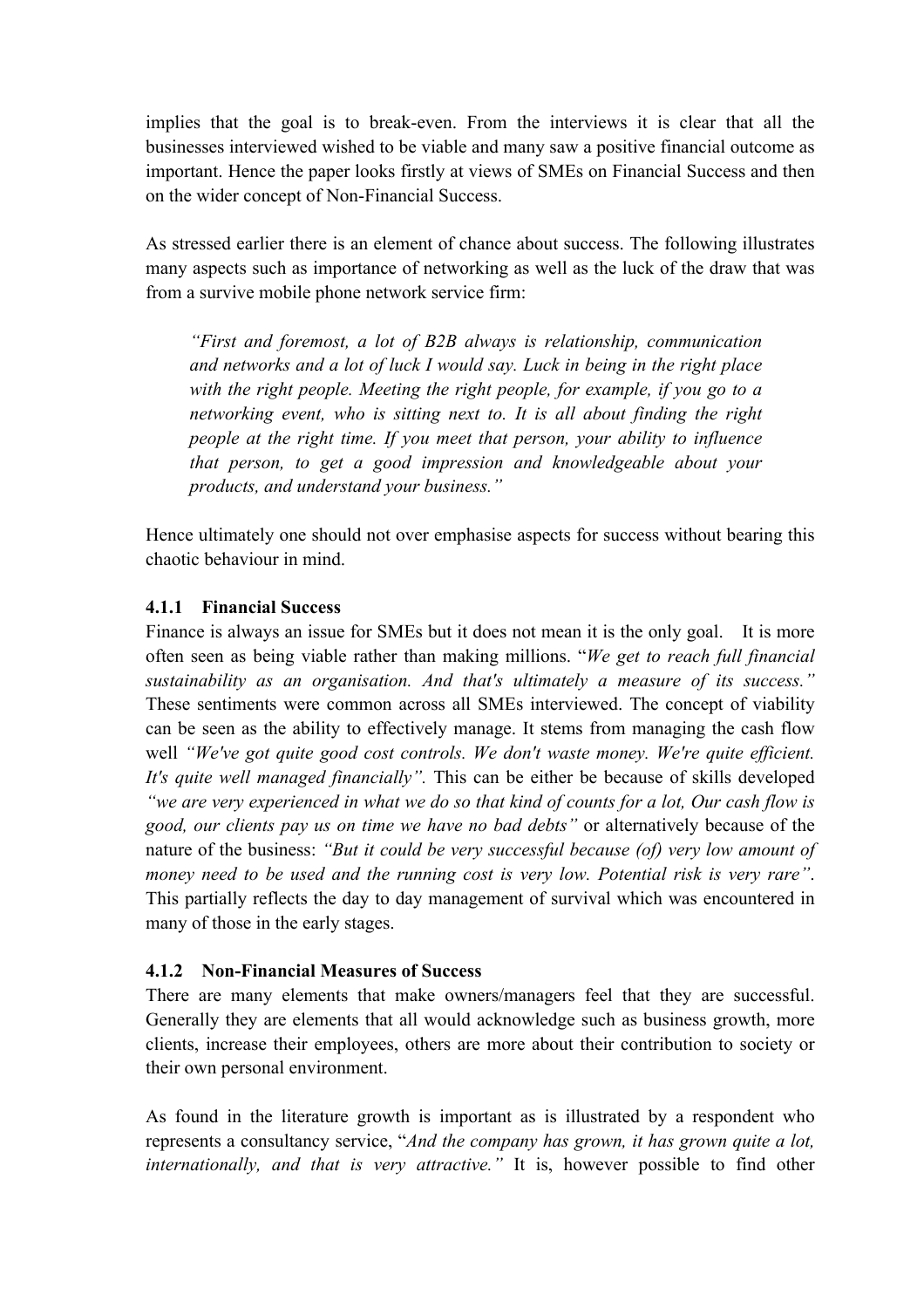respondents who think they have achieved the right size *'"I think we have the right size of business, and this would be our aim, not to let it grow to become too big".* Yet the type of growth is varied it might include businesses that are entering new international markets *"China's a huge market for us. Brazil is a huge market for us. Yeah, any of these developing – you know, China's more developed, but even Africa is a big market for us, starting to become*". For others it may be developing the range of products *"we've developed a secondary business, a spin off business, the first spin out business is already looking to be a great success*." Being able to develop the business is also a measure of success amongst some SMEs "*The main part of the long term strategy of success business is to bring in an accounts manager. Somebody can look after my clients."* and "*Because of the staffs and the standard we have and keep trying new products things like that. I think it is a success business".* 

Businesses have become more concerned with their societal influence as a measure of success. The two following quotes highlight this: *"We are the main sponsor that international (science) festival … the school children to the festival ensures that science can be seen as fine and can be interesting"* or positively supporting social responsibility "*In terms of social culture, social responsibility is a big thing for us… integrated in the local community, we help charities in the local community. We make sure we don't do anything detrimental to the environment."*

A small proportion, though, see success in terms of moving on by selling their current business *"So I make an exit plan prediction…we make it (business) successful then Mr Google and Facebook, they will be very happy and will come and buy us..."* These are potentially serial entrepreneurs, as is indicated by the following quote *"for long term running, at the end the day, we want to sell the project to somebody or license to somebody".*

Obviously there are a number of owners who feel success is achieving the lifestyle they want "*Well, I want to achieve a happy life. My business gives me sufficient life style. I do not want to become a millionaire, I want to make something I am proud of that has dignity*". It also highlights the pride that owners have in their businesses. Another owner demonstrated that it is something that fits in with their family commitments and has succeeded: *"What I want to do is to create a business that did not need to run it all… I can spend all the time with my daughter… what I want to do is until my little girl went to school just run the business like that way as lifestyle business. And now it is ready and set up, and running smoothly"*

#### **4.2 Enhancing Success**

In the research three main features arose which were seen as particularly significant in ensuring success: relationship with customer and the networks that sustain SMEs.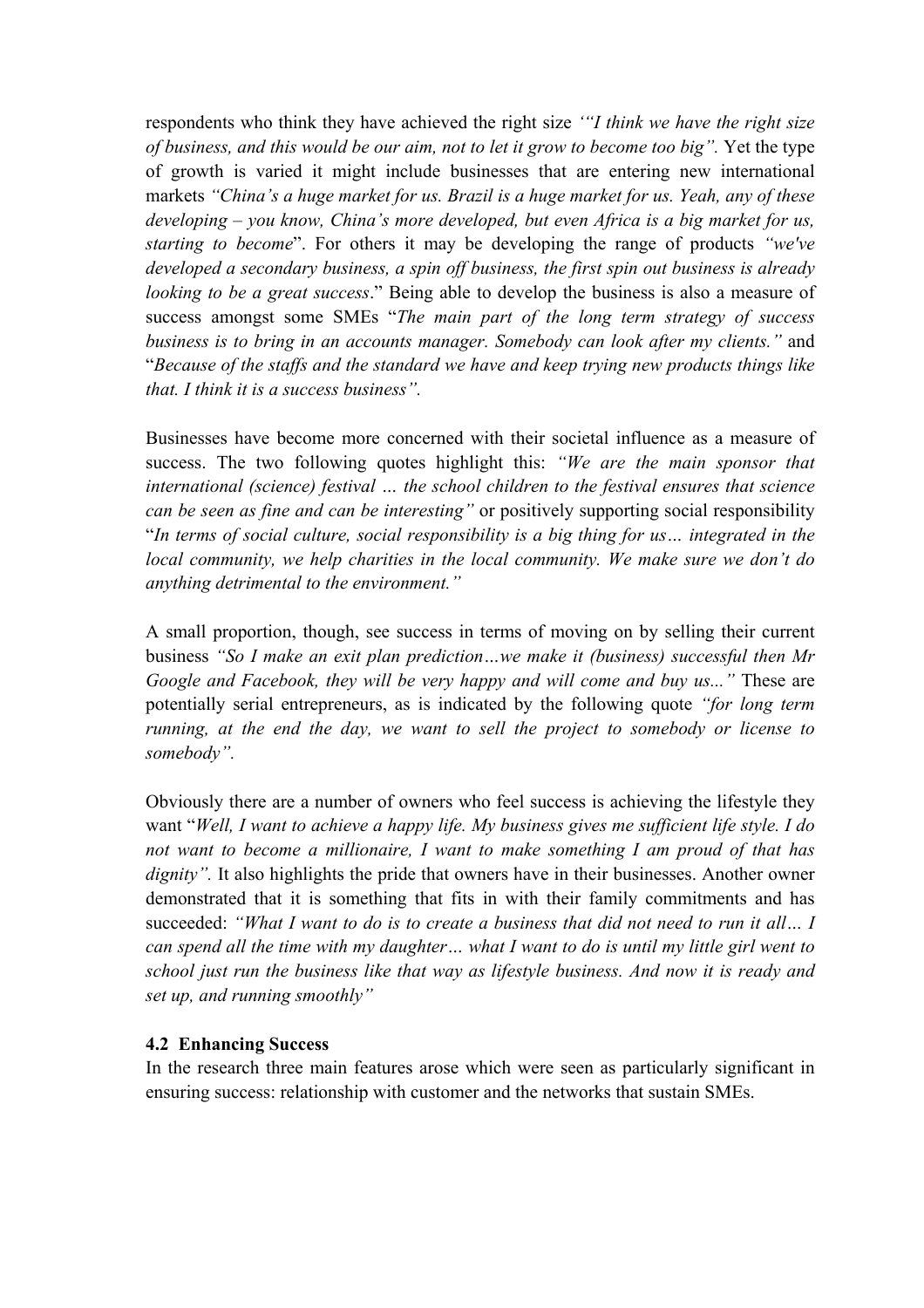#### **4.2.1 Employees' Performance**

The size of SMEs frequently means that team work is important to achieve their goals. Two quotes emphasis this *"We are a small business, we depend on each other, it is very supportive environment" and "But then we rely on our employees and our team members to come back with how we're going to achieve those goals".* Others perceived that there are dangers from not being a team "*Because if they start doing things themselves, it does not all work together. You have to make sure everybody works together.*" Some of the SMEs evidenced the nature of the relationships as collaborator within the team: *"he has got a lot to share, also, I think it is a very strong learning environment in the company. There is very flat hierarchy, the manager will listen to everybody. Everybody learns from everybody, it is very open to new ideas".* It also has, though, to be an atmosphere that is tolerant *"I try to let them make their own mistakes. Let us try it, if it does not work we will take a different course of actions…We do not want to make a culture that people are afraid to make mistake"*. Building the team needs action and some SMEs feel that comes through socialising *"So we have social club events… one is cocktail master class. You can learn how to make cocktail...We pay for the drinks Friday night every month. We have company BBQ every year…We do that for keep our employees happy; The fact is that quite often we get personal relationship with each other".*

The positive aspects of small enterprises arise from their flexibility and perhaps their fertility: *"…constantly innovation, lots of new ideas, perhaps the problem is that there are too many…choose the good ones (ideas) and have the time to invest the ideas and pursue it" and "Innovation performance, I mean especially for employees suggestions. We always take this on board."*

An aspect of being successful, though, is having people with sufficient experience. Hence they will tend to hire those with track records rather than those that need training: *"if they do take a new person in, and the new person is incapable to work independently and ask a lot of questions, they end up just losing money. Because we spend more time on training them. Being a small business, it (training) is not the priority. It is always growing their business."* Essentially they do not feel that they can use up valuable resource in training.

Obviously SMEs need to manage their staff and take appropriate action if things go wrong. *"I need to work on my employees measures and place sometimes different places to make them happy to feel loved"*, the manager continues *"In terms of the employee's performance, if people are needed to be told they are very slow and not working correctly. It is my job to do that. If people are doing a good job like tonight, I will always thank them. I think saying thank you can hold a lot more than anything else*." Others realise that the business needs build structures to work as one SME owner indicates: "*In terms of employee performance, what we do is we set ourselves as I said with the third director, goals at the beginning of every month. That's reviewed by the third director, everybody's performance is measured by the third director, every month, then we set the new goals. And it's kind of a pace setting and it works incredibly well."* It is reassuring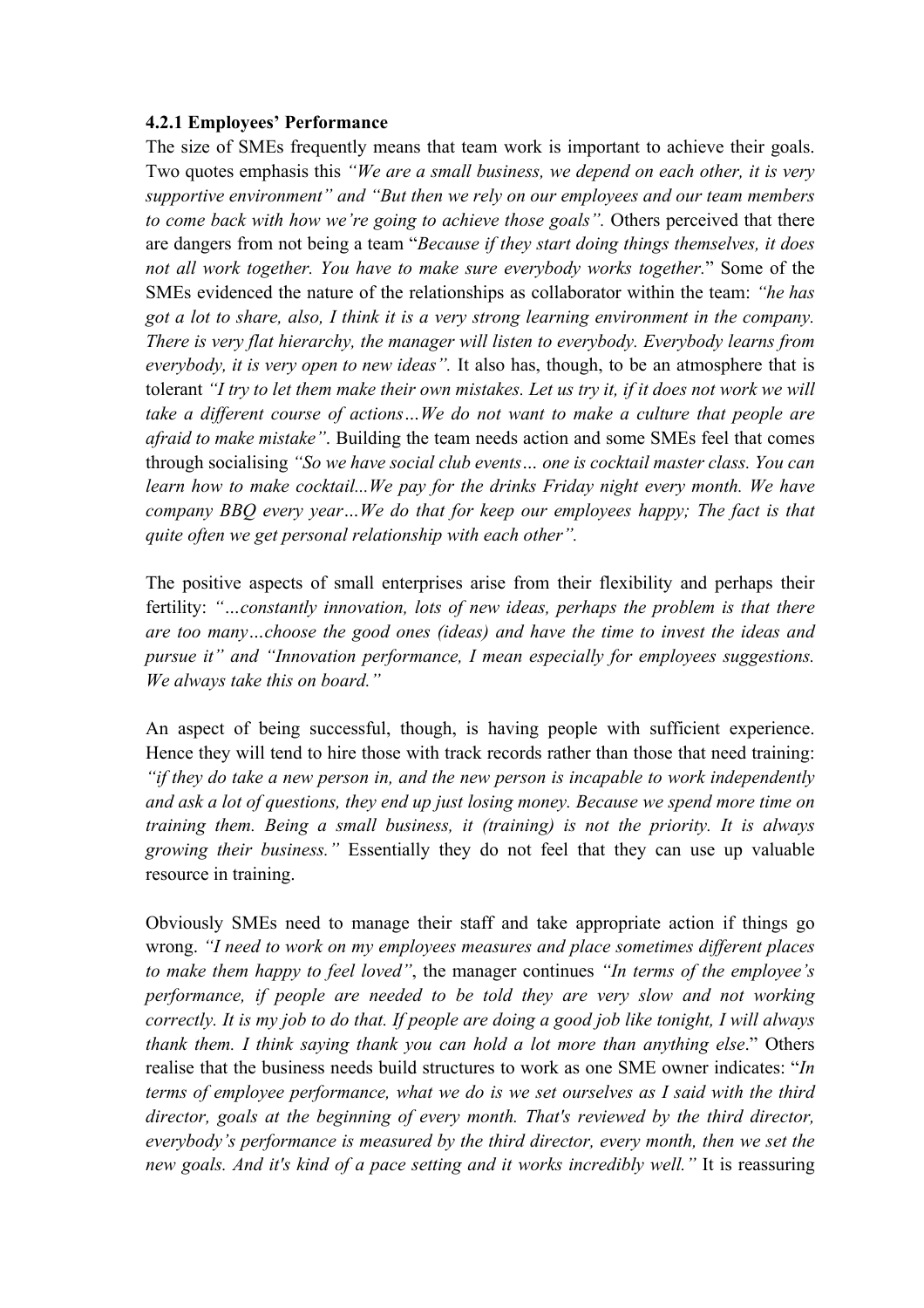that business realise the key element as the following quote illustrates: "*Because at the end the day, the organisation capability will manage what your people can do and how your people are. And you also have employee capability.*" SMEs also accept the use of appraisal to achieve goals: *"I think we know and work alongside employees which means we have got the advantage of having very good knowledge of what they are doing. We do have an appraisal system for staff but I would have to say most of it is done day to day. Knowing what training requirements they need, of what areas they should be working in, of how you share knowledge on a day to day basis".*

Also the employees themselves see the benefit of being aligned to the goals of the business: *"I really like my work, I can be really honest with my bosses about what I want to do and what I want to achieve and they know what my personal goals are and those line up with our company goals"*. SME do have many advantages over other business informality and flexibility, with often flay organisational structures: *"I would say there is a lot of freedom. No really strict rules, there has been a lot of trust and individual respect between people; The managing director... Yes, he has got a lot to share, also, I think it is a very strong learning environment in the company. There is very flat hierarchy, the manager will listen to everybody. Everybody learns from everybody, it is very open to new ideas".*

### **4.2.2 Customers**

Obviously clients/customers are the lifeblood of business and SMEs acknowledge this and they realise the most important aspect is customer satisfaction: *"So the customer satisfaction measure should be number one".* It ensures survival but also generates business: *"Customer satisfaction measures, we got a lot of referrals from customer satisfaction*". This desire drives many of those interviewed through the perception of customer value: *"I would say Customer Value yes, because if it wasn't for that we wouldn't be in business. Because the product we sold to them is what they want"*. For some it is a basic tenant of business *"If we do not value customer, we will not have our product sell or service provided. It has meaning to what we do. We are service industry, we should have value. We have to see the result of what we do. Otherwise, I will not do what I meant to do."* It can, though, be taken to the extreme for some SMEs with laudable but may be not plausible goals: "*you have to make sure every single job and every single customer is 100% happy".*

Some SMEs, though, are concerned with over all lifetime value of the customer. Perhaps to the level of being too mechanistic in the view of their customers: *"So on a company level we measure our performance based on customer attrition: … Customer wins: how many customers are we winning? … so what is the average amount that each customer pays us per month…Cost of customer acquisition: … And we want to make sure that our cost to customer acquisition is always less than the average lifetime value of our customer.*" It renders customers more to an accounting activity rather than viewing role to provide that desired service to all customers.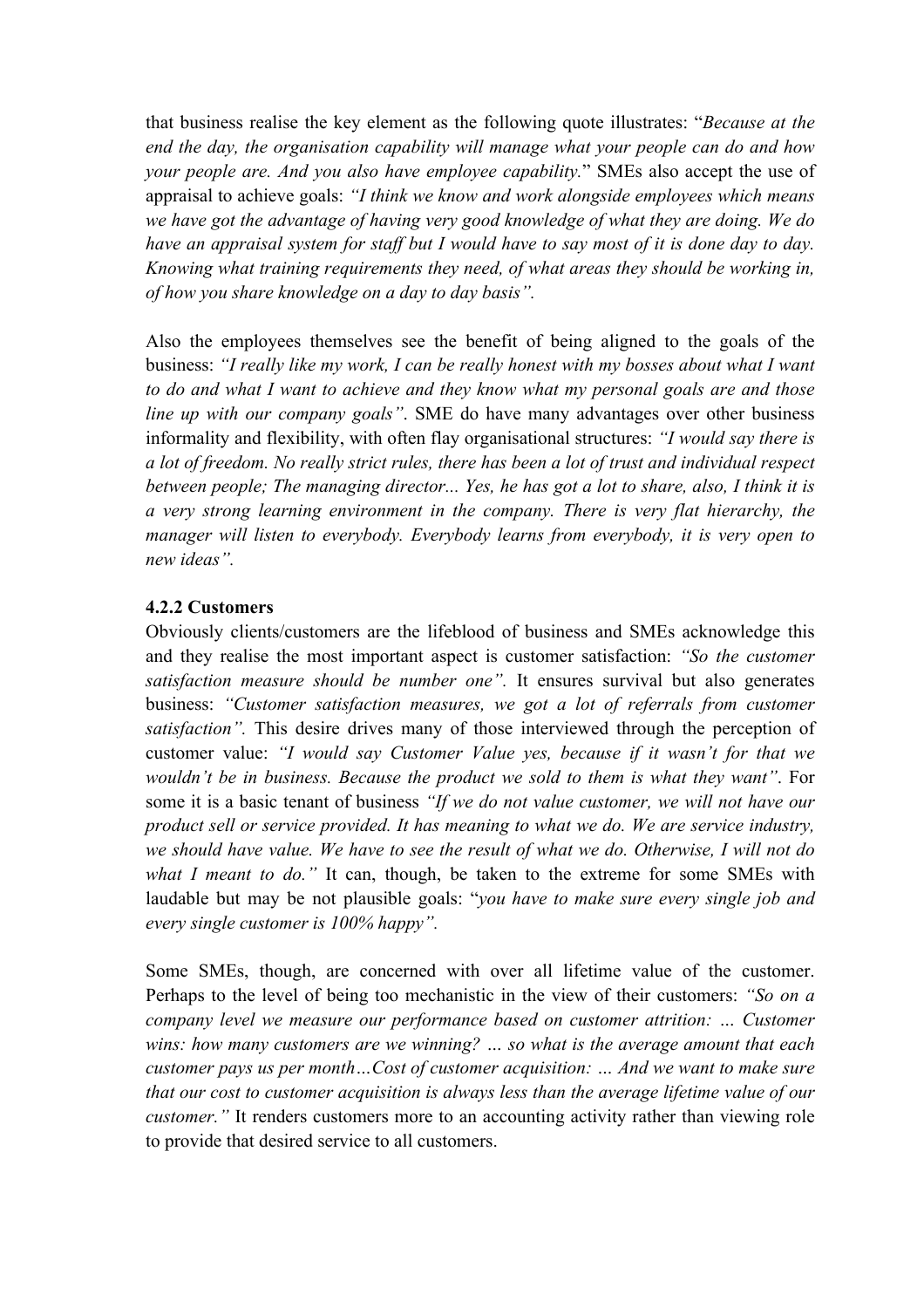Getting feedback on customers' satisfaction is not straight forward, as the following quote highlights that those in the service sector perceive it easier to get feedback in the production sector "*So if you were operating making widgets or such like it is actually much easier to get relevant customer feedback. If you have got a limited operation you can get quite good customer performance feedback.*" Its criticality is expressed in terms of retention: *"if we pleased the customers they can come to us and be loyalty to us, If somebody is not happy, they will go to your competitors. You need sure you provide better services"*. They are aware of follow up through a variety of forms: *"After sales, what we want to do is sending email to them and let them respond to it and talk about their experience and upload into our website and social medial."* Their smaller size allows them to become more orientated to the customer and gain more customer satisfaction.

### **4.2.3 Network**

Networks were a recurrent theme in the research. SMEs regard networks as informal structures with opportunities to meet people and present their ideas. It is a wider definition that as a formal structure. Many reflected the desire to find customers. Using events are a typical approach as indicated by the following quote *"We have seriously strategies to gradually increasing the visibility. You have to keep pushing it…promoting in conferences…Every time there is a big exhibition, they will have an exhibition centre … So I can go and sit in their stand, in their place". "the number of conferences we are asked to address*", "*I can say through our networking, for example we tend to talk or join some events*" and "*Trade shows, so we go to a couple of trade shows every year. Like trade shows, so you have a bunch of companies come together and they like an exhibition.*"

Visibility is an important issues and use of social media is seen as a useful tool to achieve this "*For instance, I put something in Facebook, so people can see it and it brings people in. Well, people like the stuff as well. ..*." and *"And I think that around the 15,000 likes in Facebook; We've got about 2,000 Twitter followers I think roughly, I think for us LinkedIn has really been the number one driver of growth,"* Yet this may be illusory without it turning such into customers/clients.

Seeking customer engagements is critical and again several SMEs mentioned how they developed their business with such interaction "*Rather than produce parts, we now go to and work with our customer. We share ideas with our customers. We come to them with our solutions.*" Yet also network with other businesses can aid such as referrals *"I suppose we've been in the fortunate position of most things are introduced to us. So most business we get is coming from either other lawyers, or other surveyors, providing work to us … I know it seems quite odd, but if I had to estimate I would say ninety five percent of work we get comes from recommendation".* Another expresses the same view of referrals from their network "*we do not go to speak to them (Clients) directly. Quite often we get references from people who work in London….it is word of mouth", "…So it was a referral system for each other" and "Referrals, I know where the referrals come from, I have a system to target that area".*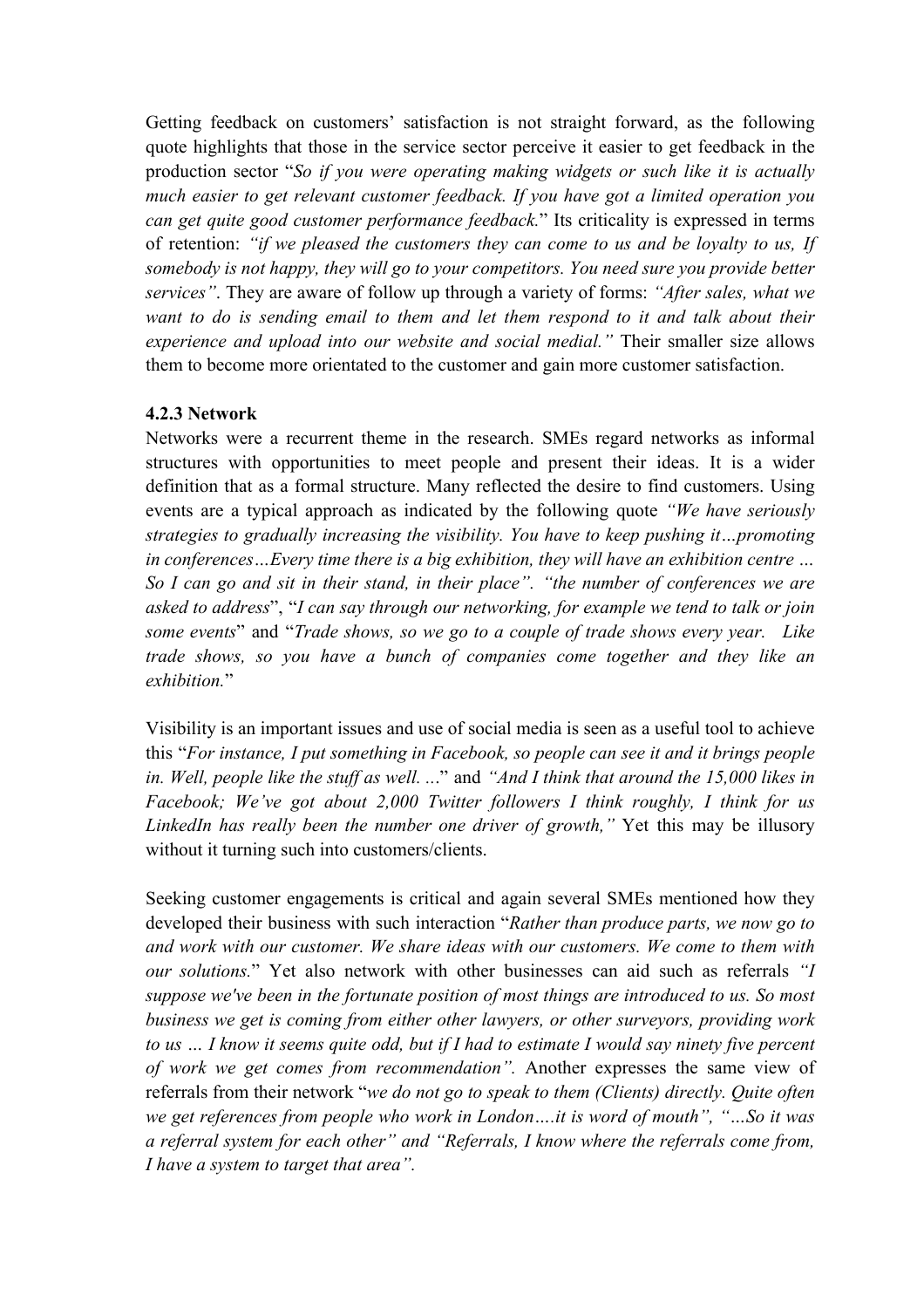It is not all collaboration but that does not necessary we that treated as opponents for example "*we keep an eye on our competitors but we do not have any – we meet them and we get on great with them. It is just we do not – we do not attack them in any shape or form. We work together with many of our competitors*". It might be described as symbiotic "*we keep an eye on our competitors but we do not have any – we meet them and we get on great with them. it is just we do not – we do not attack them in any shape or form. We work together with many of our competitors".* Partially this might be driven by lack of capacity or in order to gain from a competitors' skill base.

An aspect is the use of networks to gain information from trade fairs and events *"we are able to get a lot of qualitative feedback from them and the information they give is usually very good*". Yet SMEs appreciate a *"Your surround with the right people. You believe in yourself…and surround with support people".*

### **5 Discussion**

SMEs are diverse but they do have some commonality. The literature did highlight that there was a diversity of measures of success and this was also found in the current research (Simpson et al., 2012, Lussier and Pfeifer, 2001). Many of those interviewed perceived it as important to achieve success across a broad range of measures. The measures of success appear to be related to the owners' ambitions.

As found in the literature SMEs are concerned about financial success (Walker and Brown, 2004, Simpson et al., 2012, Smith and Amoako-Adu, 1999), but often this is in terms of viability. For those in early stages often the emphasis is on day to day management whilst others do have longer term views as SME matures. Two SMEs, though, saw the potential for gain by selling on their businesses once fully established, these tended to be in the software domain.

In terms of factors that aid success the research found that employees' performance, relationship with customer and the networks that sustain SMEs were elements brought up by the SMEs. The literature supports these elements. It was found that the advantage SMEs have is the size and flexibility. This allowed them to innovate by using their employees where it might be more problematical for larger businesses. Yet it does mean that the SME has to operate as a team, without which it will have greater difficulty in succeeding. It was also emphasised that SMEs require employees to be capable and tend not to wish to hire people requiring training. They seemed less interested in investing in employee training. This seems to be in contradiction some of the past research (Kotey and Folker, 2007, Patton et al., 2000).

Customers are important and growth of customer base or spread of customers was seen as measures of success. The SMEs appreciated that customer satisfaction was important to business. Hence they were keen to retain their customers. There were a number of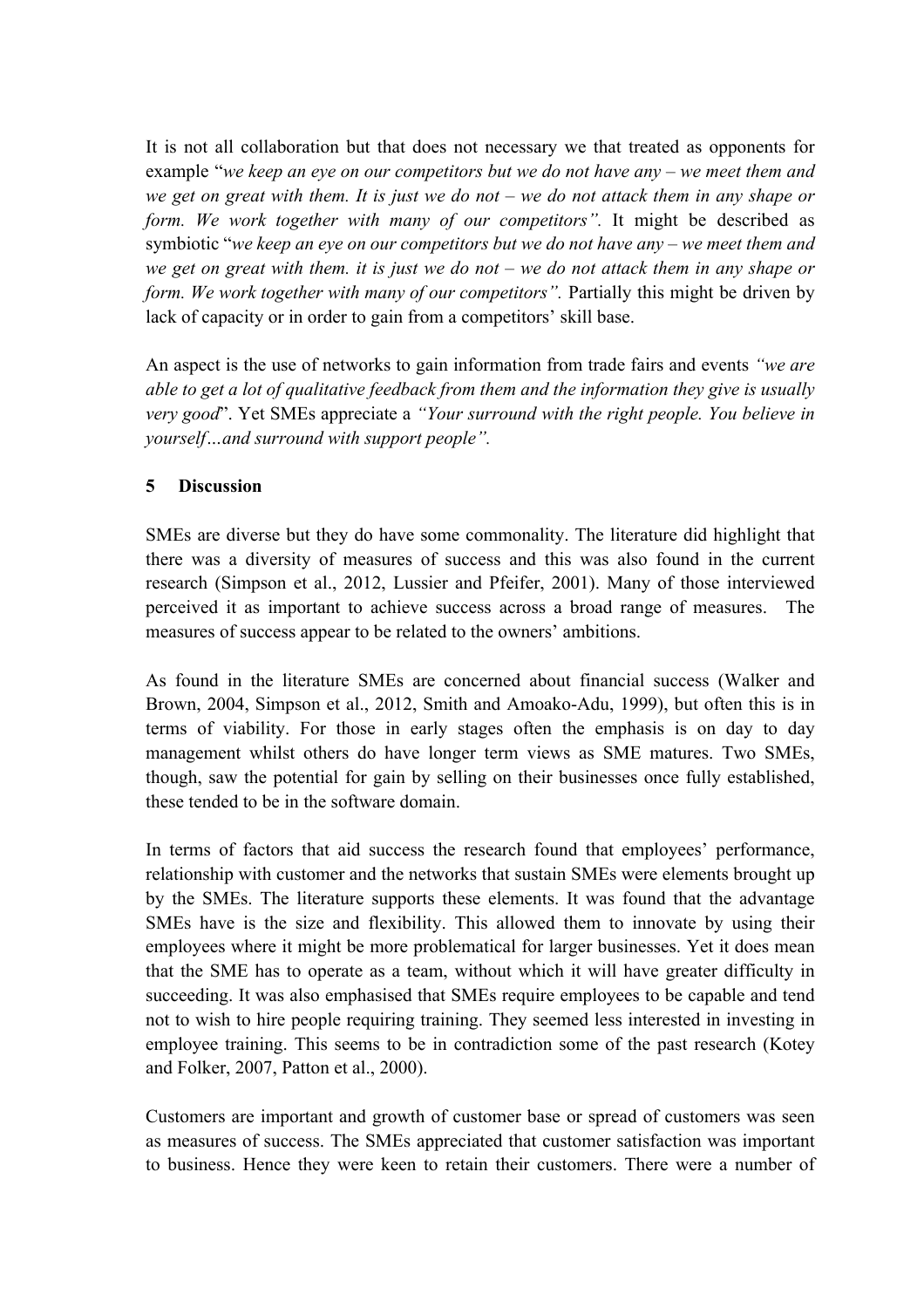SMEs, though, who clearly saw customers as part of an account exercise and wished to evaluate their cost benefit to the business.

The importance of networks is crucial to many SMEs. The network is viewed as any opportunity to develop contacts and is informal. It might be a trade event or network with collaborators or competitors, but also social media. These networks provide information and also customers. As Kale et al. (2000) suggest they are an asset of the SME and relates to Bourdieu (2011) concept.

# **6 Conclusion**

This paper has focussed on success and performance of SMEs and is part of large piece of work being carried out. It is clear just from those interviewed from the service sector that diversity is a major issue when discussing SMEs. It is also clear that some of the terms used colloquially such as life-style, high growth and innovatory provide false insights into SMEs. These businesses are more idiosyncratic dependent on the owner than can be easily pigeon holed into specific group.

Both the review of the literature and then findings of the research offer issues which provide some insight into SMEs and their views on success and their goals. Financial viability is a critical issue but beyond that the diversity begins. Their goals are determined by their personalities. There are, though, commonalities. The importance in small organisations of teamwork is seen as critical to success. Their raison d'etre for existence is satisfying customers. The need for good networking across a range of networks is also a major key to success. Hence networks can be seen as an asset to an SME, both formal and informal networks.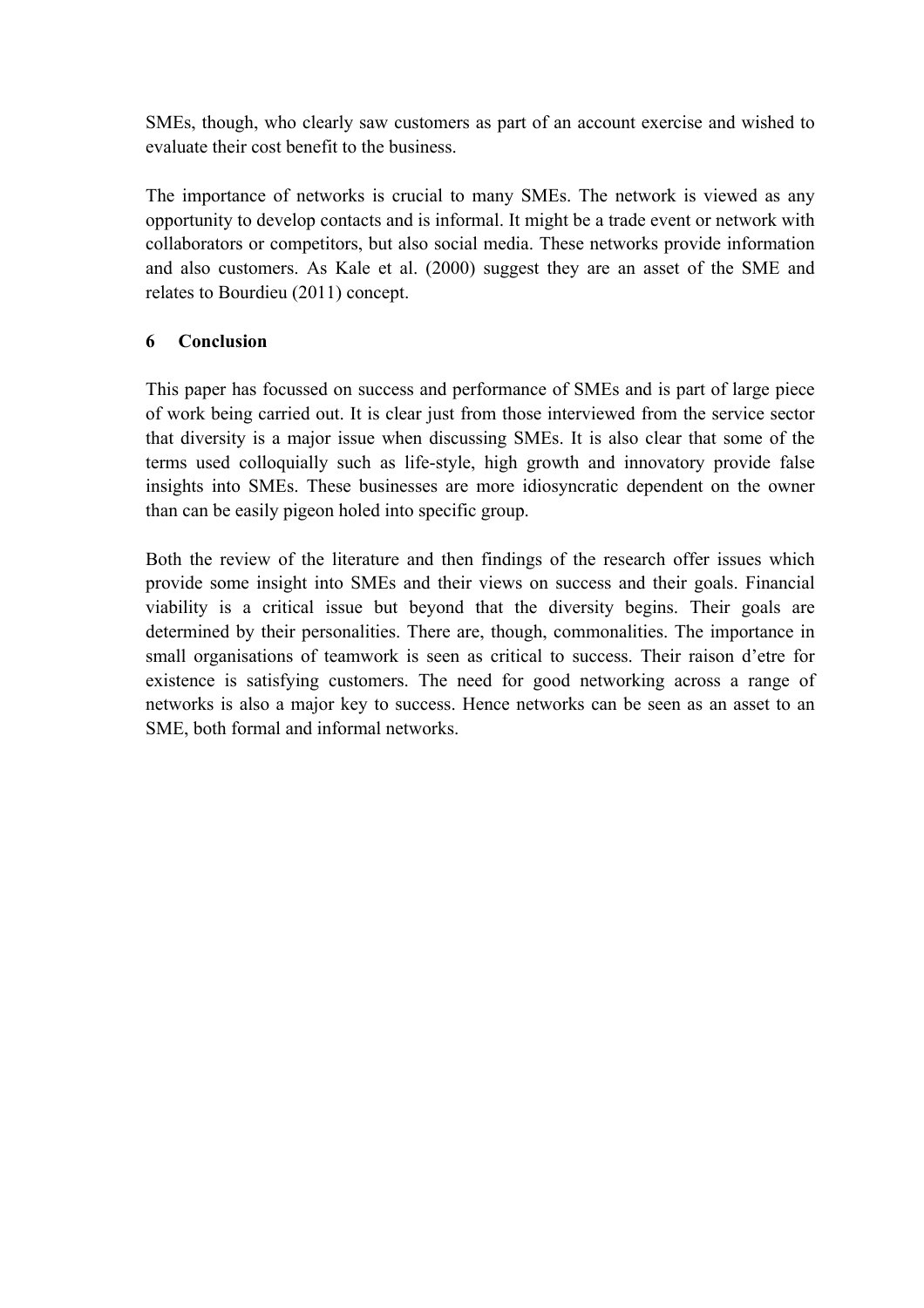### **Reference**

Andersén, J. (2010). "A critical examination of the EO-performance relationship". *International Journal of Entrepreneurial Behaviour & Research,* 16**,** 309-328.

Ardts, J. C. A., Van Der Velde, M. E. G.and Maurer, T. J. (2010). "The influence of perceived characteristics of management development programs on employee outcomes". *Human Resource Development Quarterly,* 21**,** 411-434.

Armstrong, G., Cunningham, M. H.and Kotler, P. (2012). *Principles of marketing*, Pearson Australia.

Bain&Company Guide. (2013). *Bain Insights homeManagement Tools, Balanced Scorecard*, Available Online:

http://www.bain.com/publications/articles/management-tools-balanced-scorecard.aspx (Accessed 05/09 /2013).

Barney, J. (1991). "Firm resources and sustained competitive advantage". *Journal of management,* 17**,** 99-120.

Barney, J. B. (1996). "The resource-based theory of the firm". *Organization science,* 7**,** 469-469.

Birley, S.and Westhead, P. (1994). "A taxonomy of business start-up reasons and their impact on firm growth and size". *Journal of Business Venturing,* 9**,** 7-31. Bourdieu, P. (2011). "The forms of capital.(1986)". *Cultural theory: An anthology***,** 81-93.

Carmeli, A.and Spreitzer, G. M. (2009). "Trust, connectivity, and thriving: Implications for innovative behaviors at work". *The Journal of Creative Behavior,* 43**,** 169-191.

Carmelli, A., Meitar, R.and Weisberg, J. (2006). "Self-leadership skills and innovative behaviour at work". *International Journal of Manpower,* 27**,** 75-90.

Chandler, G. N.and Mcevoy, G. M. (2000). "Human resource management, TQM, and firm performance in small and medium-size enterprises". *Entrepreneurship: Theory and Practice,* 25**,** 43.

Chrisman, J. J., Chua, J. H.and Sharma, P. (2003). "Current trends and future directions in family business management studies: Toward a theory of the family firm". *Coleman white paper series,* 4**,** 1-63.

Clarysse, B.and Moray, N. (2004). "A process study of entrepreneurial team formation: the case of a research-based spin-off". *Journal of Business Venturing,* 19**,** 55-79.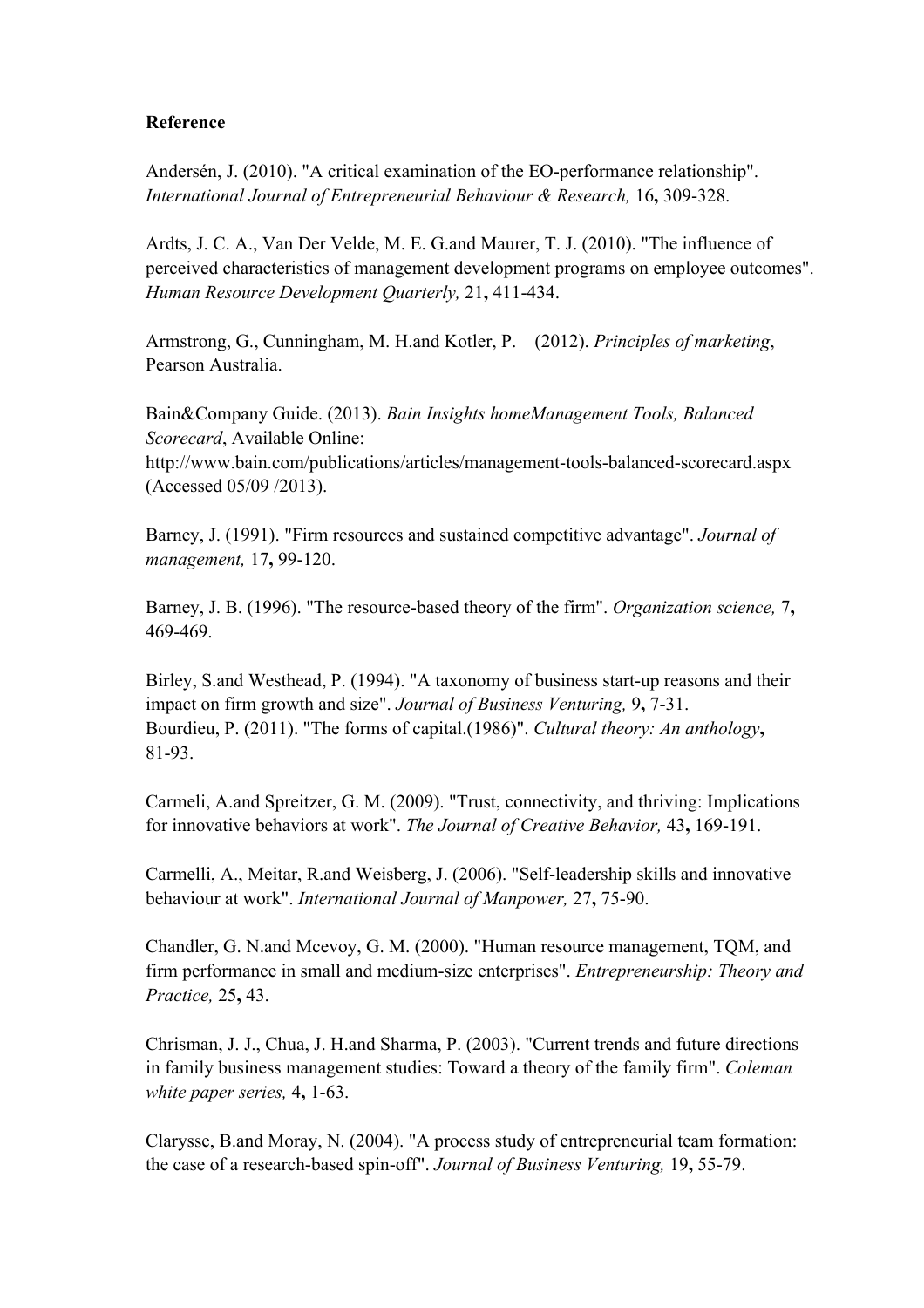Conner, K. R.and Prahalad, C. K. (1996). "A resource-based theory of the firm: Knowledge versus opportunism". *Organization science,* 7**,** 477-501.

Cosh, A., Duncan, J., Hughes, A.and Britain, G. (1998). *Investment in training and small firm growth and survival: an empirical analysis for the UK 1987-95*, Department for Education and Employment.

Covin, J. G.and Slevin, D. P. (1990). "New venture strategic posture, structure, and performance: an industry life cycle analysis". *Journal of business venturing,* 5**,** 123-135. Davenport, T. H.and Beers, M. C. (1995). "Managing information about processes". *Journal of Management Information Systems***,** 57-80.

De Jonge, J.and Dormann, C. (2003). "The DISC model: Demand-induced strain compensation mechanisms in job stress". *Occupational stress in the service professions***,** 43-74.

Dess, G. G., Lumpkin, G. T.and Covin, J. G. (1997). "Entrepreneurial strategy making and firm performance: Tests of contingency and configurational models". *Strategic management journal,* 18**,** 677-695.

Dyer, J. H.and Singh, H. (1998). "The relational view: cooperative strategy and sources of interorganizational competitive advantage". *Academy of management review,* 23**,** 660-679.

Eisenhardt, K. M.and Martin, J. A. (2000). "Dynamic capabilities: what are they?". *Strategic management journal,* 21**,** 1105-1121.

English, J. (2006). *How to organise & operate a small business in Australia*, Allen & Unwin.

Ernst, H., Hoyer, W. D., Krafft, M.and Krieger, K. (2011). "Customer relationship management and company performance—the mediating role of new product performance". *Journal of the Academy of Marketing Science,* 39**,** 290-306.

Feindt, S., Jeffcoate, J.and Chappell, C. (2002). "Identifying success factors for rapid growth in SME e-commerce". *Small Business Economics,* 19**,** 51-62.

Friedman, M. (1962). "Capitalism and Freedom University of Chicago Press". *Chicago (Capitalisme et Liberté, Paris, Robert Laffont, 1971)*.

Grant, R. M. (1996). "Prospering in dynamically-competitive environments: Organizational capability as knowledge integration". *Organization science,* 7**,** 375-387.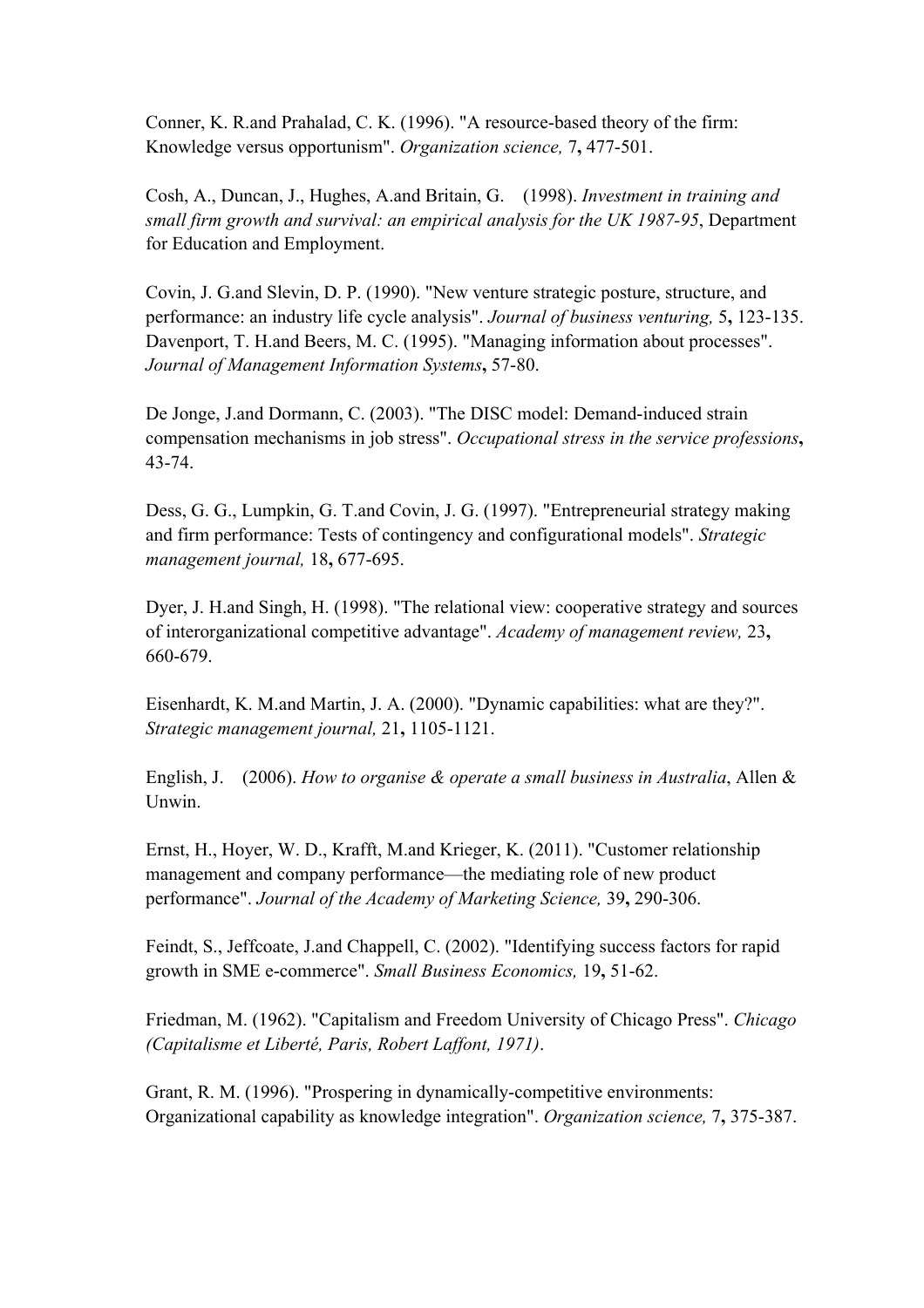Greenbank, P. (2001). "Objective setting in the micro-business". *International Journal of Entrepreneurial Behaviour & Research,* 7**,** 108-127.

Gulati, R.and Gargiulo, M. (1999). "Where do interorganizational networks come from? 1". *American journal of sociology,* 104**,** 1439-1493.

Hammer, M. (1996). "Beyond Reengineering: How The Process-Centered Organization Is Changing Our Work And Our Lives Author: Michael Hammer, Pu".

Hoang, H.and Antoncic, B. (2003). "Network-based research in entrepreneurship: A critical review". *Journal of business venturing,* 18**,** 165-187.

Hudson, M., Smart, A.and Bourne, M. (2001). "Theory and practice in SME performance measurement systems". *International Journal of Operations & Production Management,* 21**,** 1096-1115.

Ittner, C. D.and Larcker, D. F. (1998). "Are nonfinancial measures leading indicators of financial performance? An analysis of customer satisfaction". *Journal of accounting research***,** 1-35.

Jarvis, R., Curran, J., Kitching, J.and Lightfoot, G. (2000). "The use of quantitative and qualitative criteria in the measurement of performance in small firms". *Journal of small business and enterprise development,* 7**,** 123-134.

Jennings, P.and Beaver, G. (1997). "The performance and competitive advantage of small firms: a management perspective". *International Small Business Journal,* 15**,** 63-75.

Kale, P., Singh, H.and Perlmutter, H. (2000). "Learning and protection of proprietary assets in strategic alliances: Building relational capital".

Klofsten, M.and Jones-Evans, D. (2000). "Comparing academic entrepreneurship in Europe–the case of Sweden and Ireland". *Small Business Economics,* 14**,** 299-309.

Koch, A.and Strotmann, H. (2006). "Impact of functional integration and spatial proximity on the post-entry performance of knowledge intensive business service firms". *International Small Business Journal,* 24**,** 610-634.

Koen, C. I.and Mason, K. (2005). *Comparative international management*, McGraw-Hill Education.

Kotey, B.and Folker, C. (2007). "Employee training in SMEs: Effect of size and firm type—Family and nonfamily". *Journal of Small Business Management,* 45**,** 214-238.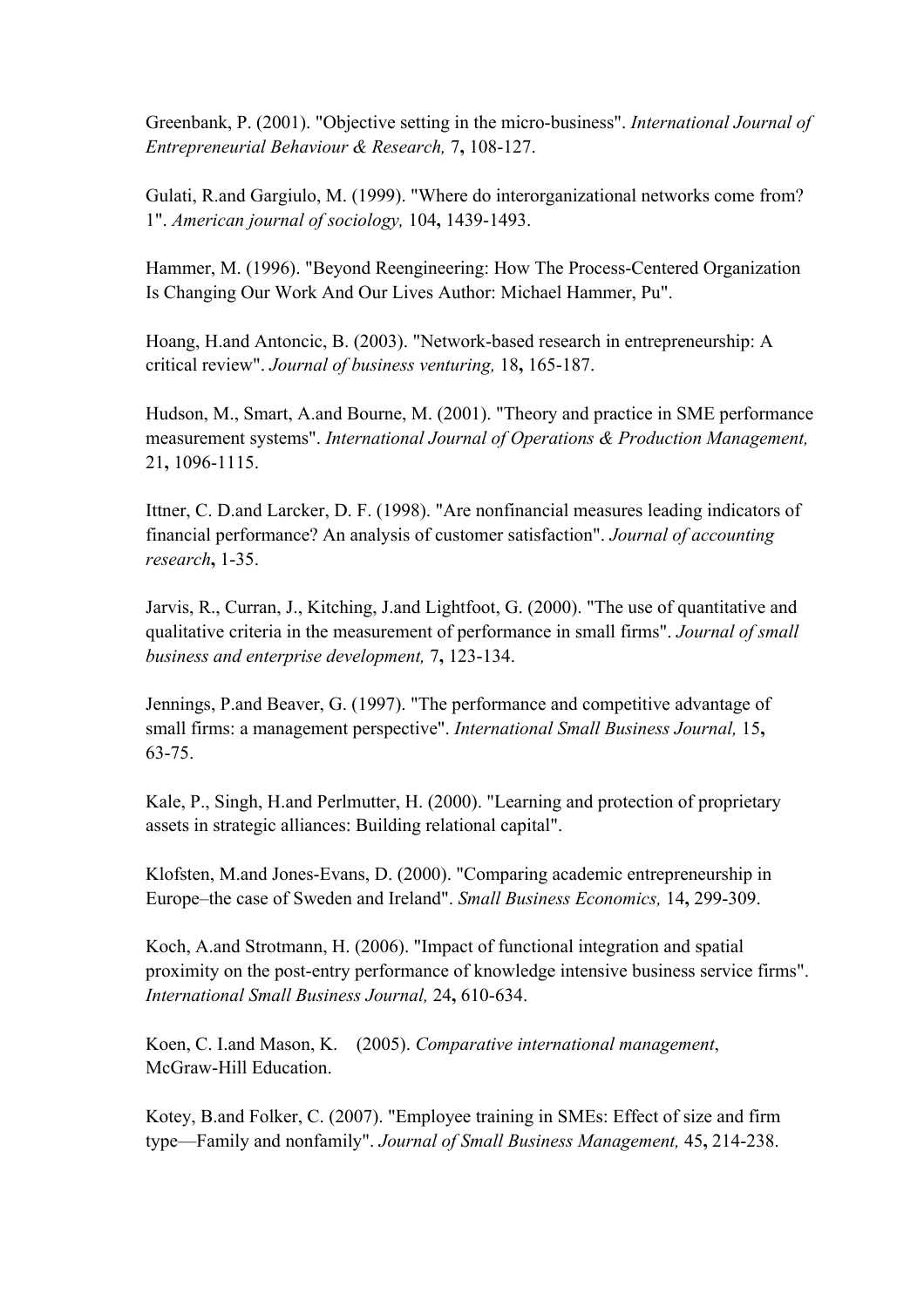Lattimore, R. G., Madge, A., Martin, B.and Mills, J. (1998). *Design principles for small business programs and regulations*, AusInfo.

Lindgreen, A., Palmer, R., Vanhamme, J.and Wouters, J. (2006). "A relationship-management assessment tool: Questioning, identifying, and prioritizing critical aspects of customer relationships". *Industrial Marketing Management,* 35**,** 57-71.

Lumpkin, G. T.and Dess, G. G. (1996). "Clarifying the entrepreneurial orientation construct and linking it to performance". *Academy of management Review,* 21**,** 135-172.

Lussier, R. N.and Pfeifer, S. (2001). "A crossnational prediction model for business success". *Journal of Small Business Management,* 39**,** 228-239.

Makadok, R. (2001). "Toward a synthesis of the resource-based and dynamic-capability

views of rent creation". *Strategic management journal,* 22**,** 387-401.

Matlay, H. (1999). "Vocational education and training in Britain: a small business perspective". *Education+ Training,* 41**,** 6-13. Mcdougall, G. H. G.and Levesque, T. (2000). "Customer satisfaction with services: putting perceived value into the equation". *Journal of services marketing,* 14**,** 392-410.

Netemeyer, R. G., Maxham Iii, J. G.and Pullig, C. (2005). "Conflicts in the work–family interface: Links to job stress, customer service employee performance, and customer purchase intent". *Journal of Marketing,* 69**,** 130-143.

O'gorman, C. (2001). "The sustainability of growth in small-and medium-sized enterprises". *International Journal of Entrepreneurial Behaviour & Research,* 7**,** 60-75.

Patton, D., Marlow, S.and Hannon, P. (2000). "The relationship between training and small firm performance; research frameworks and lost quests". *International Small Business Journal,* 19**,** 11-27.

Perren, L. (2000). "Factors in the growth of micro-enterprises (part 2): exploring the implications". *Journal of small business and enterprise development,* 7**,** 58-68.

Porter, M. E. (2011). *Competitive advantage of nations: creating and sustaining superior performance*, Simon and Schuster.

Reid, G. C.and Smith, J. A. (2000). "What makes a new business start-up successful?". *Small Business Economics,* 14**,** 165-182.

Reid, R. S.and Harris, R. I. D. (2002). "The determinants of training in SMEs in Northern Ireland". *Education+ Training,* 44**,** 443-450.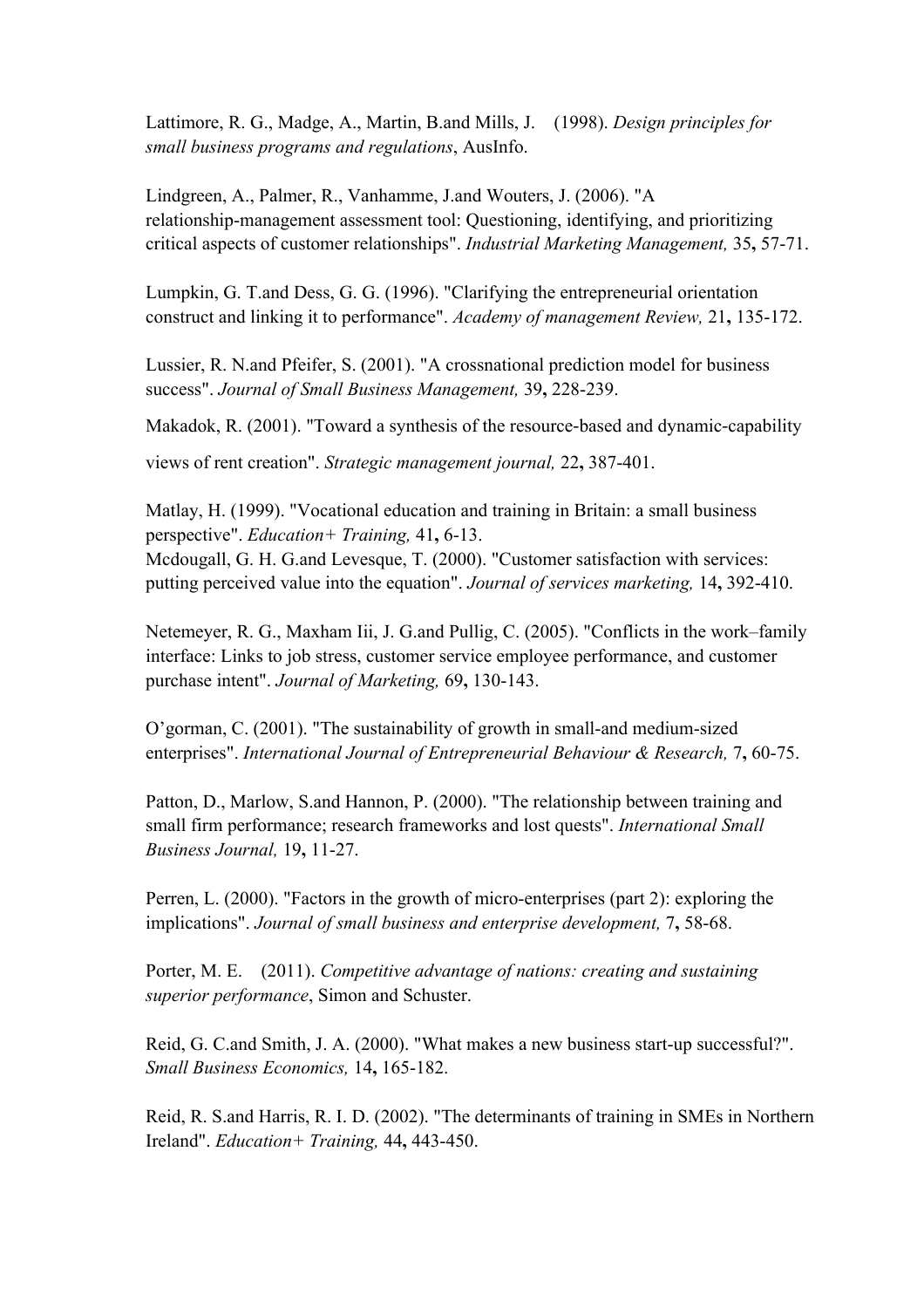Reinartz, W., Krafft, M.and Hoyer, W. D. (2004). "The customer relationship management process: its measurement and impact on performance". *Journal of marketing research,* 41**,** 293-305.

Simpson, M., Padmore, J.and Newman, N. (2012). "Towards a new model of success and performance in SMEs". *International Journal of Entrepreneurial Behaviour & Research,* 18**,** 264-285.

Simpson, P. M., Siguaw, J. A.and Baker, T. L. (2001). "A model of value creation: Supplier behaviors and their impact on reseller-perceived value". *Industrial Marketing Management,* 30**,** 119-134.

Smith, B. F.and Amoako-Adu, B. (1999). "Management succession and financial performance of family controlled firms". *Journal of Corporate Finance,* 5**,** 341-368.

Stonehouse, G.and Pemberton, J. (2002). "Strategic planning in SMEs-some empirical findings". *Management Decision,* 40**,** 853-861.

Tan, J.and Peng, M. W. (2003). "Organizational slack and firm performance during economic transitions: Two studies from an emerging economy". *Strategic Management Journal,* 24**,** 1249-1263.

Timmons, J. A. (1999). *New venture creation*, Irwin McGraw-Hill Education. Walker, E.and Brown, A. (2004). "What success factors are important to small business owners?". *International Small Business Journal,* 22**,** 577-594.

Walter, A., Auer, M.and Ritter, T. (2006). "The impact of network capabilities and entrepreneurial orientation on university spin-off performance". *Journal of Business Venturing,* 21**,** 541-567.

Wilkinson, A. (1999). "Employment relations in SMEs". *Employee relations,* 21**,** 206-217.

Wood, E. H. (2006). "The internal predictors of business performance in small firms: A logistic regression analysis". *Journal of Small Business and Enterprise Development,* 13**,** 441-453.

Xerri, M. J.and Brunetto, Y. (2011). "Fostering the innovative behaviour of SME employees: a social capital perspective". *Research & Practice in Human Resource Management,* 19**,** 43.

Zumstein, D. (2007). *Customer performance measurement: analysis of the benefit of a fuzzy classification approach in customer relationship management,* Master Thesis University of Fribourg.